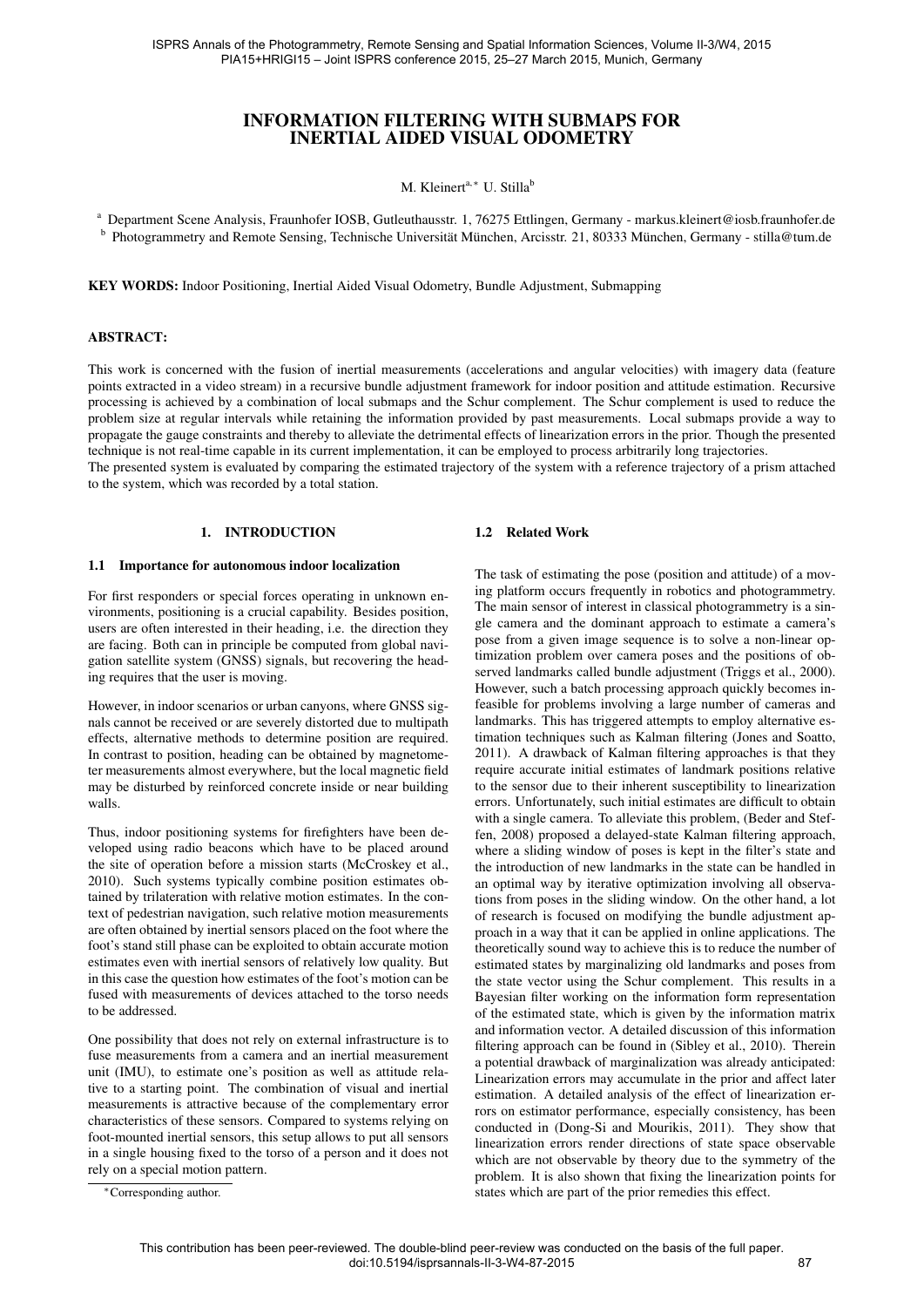Motivated by the observation that the detrimental effect of linearization discovered by [\(Dong-Si and Mourikis, 2011\)](#page-7-5) is closely related to the problem of gauge fixing in estimation problems, the approach presented in this work tackles this problem by applying the local submapping procedure presented in (Piniés and Tardós, [2008\)](#page-7-6) in the context of information filtering. Local submaps provide a way for consistent gauge definition and thus may provide a way to control the observable subspace. However, a formal proof of this statement has to be deferred to future work.

1.2.1 The main contribution of this paper is presented in Sec. [2.6,](#page-3-0) where it is shown how a new local reference coordinate system is set up before marginalizing old states.

#### <span id="page-1-6"></span>2. INFORMATION FILTERING WITH SUBMAPS

#### <span id="page-1-3"></span>2.1 Coordinate systems and notation

Several coordinate systems are used in the following presentation of the system model. All coordinate systems are assumed to be right-handed. The purpose of the algorithm presented here is to estimate the system's trajectory and a sparse map of point feature locations relative to an established frame of reference, which is henceforth called navigation frame  $\{n\}$ . Its z-axis points in the direction of local gravity, but its origin and rotation about the zaxis may be chosen arbitrarily, reflecting the freedom in selecting the gauge constraints. If some guess of initial position and heading is available, the free parameters can be adjusted accordingly. Each local submap is build up relative to its own frame of reference  $\{s_i\}$ , where i refers to the number of the local map. The submap index is omitted wherever confusion is not possible. Furthermore, the sensor system's frame of reference (body frame) is denoted {b}. It is assumed that the rigid transformations between all sensors are fixed and known, possibly from a calibration procedure. As a result, all sensor readings can be written w.r.t. the body frame.

The rigid body transformation between two frames,  $\{a\}$  and  $\{b\}$ , is described by a pair consisting of a rotation matrix (direction cosine matrix)  $C_b^a$  and a translation vector  ${}^a\mathbf{p}_b$ . Since  $C_b^a$  transforms coordinates written in the basis of  $\{\overrightarrow{b}\}$  to the basis  $\{a\}$ and  ${}^a\mathbf{p}_b$  is the position of  $\{b\}$  in  $\{a\}$ 's coordinates, the pair  $T_b^a = (C_b^a, ^a\mathbf{p}_b)$ , maps points from {b} to {a}.

For the refinement of initial estimates, the error state notation is used [\(Farrell and Barth, 1999\)](#page-7-7). Estimates are marked by a hat  $(\cdot)$ , measurements by a bar  $\overline{(\cdot)}$ , and errors by a tilde  $\overline{(\cdot)}$ . For most state variables an additive error model can be applied:  $(\tilde{\cdot}) = (\cdot) - (\tilde{\cdot})$ . However, attitude error is represented by a rotation vector  $\Psi_b^a$ , which is an element of the Lie algebra  $\mathfrak{so}(3)$  belonging to the group of rotation matrices SO(3).

Attitude errors are corrected by left-multiplication:

<span id="page-1-0"></span>
$$
C_b^a = C(\Psi_b^a) \hat{C}_b^a \tag{1}
$$

The relationship between a rotation vector and the corresponding rotation matrix is  $C(\Psi) = \exp(\Psi) \approx I + |\Psi|_{\vee}$ . This can also be stated as  $\Psi = \text{vec}(\log(C(\Psi)))$ . Rotation vectors can be mapped between frames just like ordinary vectors using the adjoint map  $Ad<sub>q</sub>$ . These facts and more background material can be found in [\(Murray et al., 1994\)](#page-7-8). Whereas attitude is represented by rotation matrices here, it is represented by quaternions in the implementation.

To handle heterogeneous states, which may be composed of rotation matrices and vectors, the different entities are combined to a tuple. The tuple is then corrected by applying the corrections to its elements individually, i.e. using Eq. [1](#page-1-0) for rotations and addition for vectors. The operators ' $\oplus$ ', ' $\ominus$ ' are used to mark this operation on the tupel's elements:  $\mathbf{t} = \hat{\mathbf{t}} \oplus \tilde{\mathbf{t}}$ . Note, that the error  $\tilde{t}$  belongs to a vector space.

#### <span id="page-1-4"></span>2.2 Camera measurement model

A camera can be regarded as a bearings measuring device. Thus it is assumed that a camera projection model  $\pi(.)$  is available, which allows to calculate the projection of a 3D-point onto the image plane and its inverse. The projection of landmark number j onto image plane i is given by:

<span id="page-1-1"></span>
$$
\bar{z}_{ij} = \pi_i({}^b X_j) + \boldsymbol{v}_{ij} \tag{2}
$$

Where  $v_{ij}$  is an error term, which is usually assumed to arise from a zero-mean white Gaussian noise process with covariance  $\Sigma$ <sub>cam</sub>.

#### <span id="page-1-5"></span>2.3 IMU measurement model

IMUs measure angular velocity  $\omega$  and specific force  $\alpha$  relative to their own reference frame. This work adopts the common assumption that the measurement noise can be described by the combination of a slow-varying bias and additive zero mean white noise:

$$
{}^{b}\bar{a} = {}^{b}a + b_{a} + n_{a} \tag{3}
$$

$$
{}^{b}\bar{\boldsymbol{\omega}} = {}^{b}\boldsymbol{\omega} + \boldsymbol{b}_{g} + \boldsymbol{n}_{g} \tag{4}
$$

Here,  $\mathbf{b}_a$  and  $\mathbf{b}_g$  contain accelerometer and gyroscope bias and  $n_a$ ,  $n_g$  are the corresponding noise terms.

Integrating the inertial measurements yields an estimate of the sensor system's motion during the integration interval. For this purpose the inertial mechanization equations are implemented w.r.t. the strapdown frame, as suggested by [\(Lupton, 2010\)](#page-7-9). As a consequence, the error of the rigid body transformation relating the  $\{n\}$  to the  $\{s\}$  frame does not affect the projection of a landmark onto the image plane, because the quantities in Eq. [2](#page-1-1) only depend on the system's position w.r.t. {s}. Additionally, introducing an intermediate {s}-frame facilitates the enforcement of the conditional independence properties for the local submaps as detailed in Sec. [2.6.](#page-3-0) The inertial mechanization equations for one timestep can be stated as follows:

<span id="page-1-2"></span>
$$
s_{\boldsymbol{a}} \leftarrow C_b^s \left( {}^b \bar{a} - b_a - n_a \right) + C_n^{s n} g \qquad (5)
$$

$$
s_{\boldsymbol{v}} \leftarrow s_{\boldsymbol{v}} + s_{\boldsymbol{a}\tau} \tag{6}
$$

$$
{}^s\boldsymbol{p}_b \quad \leftarrow \quad {}^s\boldsymbol{p}_b + {}^s\boldsymbol{v}\tau + \frac{1}{2} {}^s\boldsymbol{a}\tau^2 \tag{7}
$$

$$
C_b^s \leftarrow C_b^s C \left( \left[ {}^b \bar{\boldsymbol{\omega}} - \boldsymbol{b}_g - \boldsymbol{n}_g \right] \tau \right) \tag{8}
$$

$$
\mathbf{b}_a \quad \leftarrow \quad \mathbf{b}_a + \mathbf{n}_{b_a} \tag{9}
$$

$$
\boldsymbol{b}_g \quad \leftarrow \quad \boldsymbol{b}_g + \boldsymbol{n}_{b_g} \tag{10}
$$

Where the quantities on the left hand side refer to the point in time  $t + \tau$  while quantities on the right hand side are given at time t.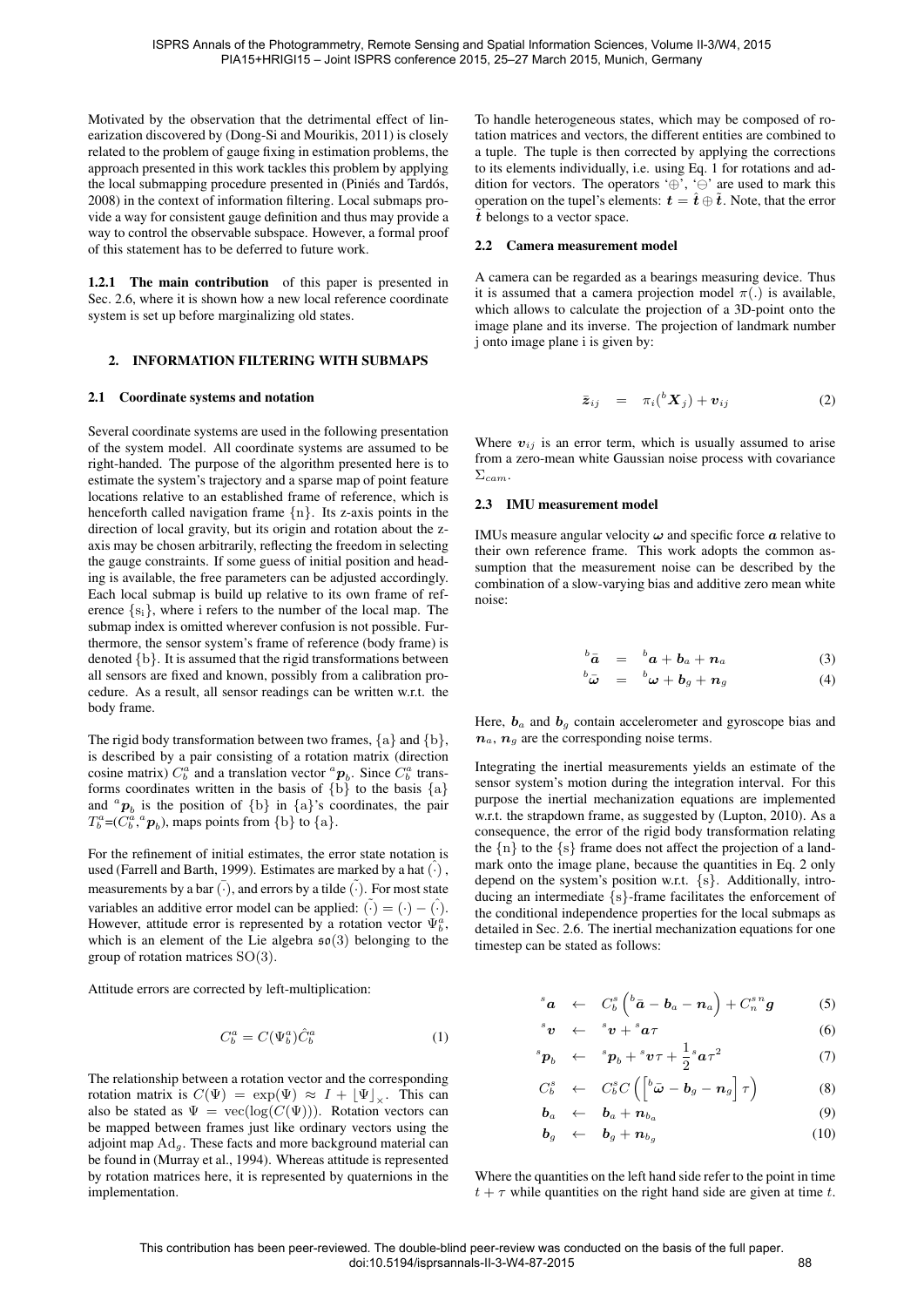In the above equations,  $\tau$  is the timespan between two samples and  ${}^{n}g = [0, 0, 9.81]$ <sup>T</sup> is the vector of gravitational acceleration. Note, that at least the attitude (roll and pitch angles) of the {n} frame relative to the {s} frame needs to be known to compensate gravitational acceleration. By setting the noise terms to zero and replacing all quantities by their estimated counterparts, the mechanization equations for estimated quantities follow from Eqs. [5-10.](#page-1-2)

Combining the state variables into a tupel  $s_t$  and writing the above equations as a single state transition function  $f$  gives:

<span id="page-2-3"></span>
$$
\mathbf{s}_{t+\tau} = f(\mathbf{s}_t, \mathbf{u}, \mathbf{n}) \tag{11}
$$

$$
\approx f(\hat{\boldsymbol{s}}_t, \boldsymbol{u}, \boldsymbol{0}) \oplus (\Phi \tilde{\boldsymbol{s}}_t + G \boldsymbol{n}) \tag{12}
$$

$$
\tilde{\boldsymbol{s}}_{t+\tau} = \boldsymbol{s}_{t+\tau} \ominus f(\hat{\boldsymbol{s}}_t, \boldsymbol{u}, \boldsymbol{0}) \qquad (13)
$$

$$
= \Phi \tilde{s}_t + Gn \tag{14}
$$

Here,  $u$  contains all inertial measurements,  $n$  contains all the noise terms, and  $\Phi$ , G are f's derivatives w.r.t. s and n. When calculating the Jacobians, the states related to attitude require special attention. Explicitly writing Eqs. [5](#page-1-2) and [8](#page-1-2) in terms of incremental rotations yields:

<span id="page-2-0"></span>
$$
s_{\mathbf{a}} \leftarrow C(\Psi_b^s) \hat{C}_b^s \left( {}^b \bar{a} - b_a - n_a \right) + \dots
$$

$$
\hat{C}_n^s C(-\Psi_s^n)^n \mathbf{g}
$$

$$
\approx (I + [\Psi_b^s]_\times) \hat{C}_b^s \left( {}^b \bar{a} - \hat{b}_a \right) + \dots
$$
 (15)

$$
\hat{C}_n^s (I - \lfloor \Psi_s^n \rfloor_{\times})^n \mathbf{g}
$$
 (16)

$$
C(\Psi_b^s)\hat{C}_b^s \leftarrow C(\Psi_b^s)\hat{C}_b^sC\left(\left[\begin{array}{cc} b_{\bar{\boldsymbol{\omega}}}-\boldsymbol{b}_g-\boldsymbol{n}_g\end{array}\right] \boldsymbol{\tau}\right) (17)
$$

Using the facts about rotation vectors and matrices presented in Sec. [2.1,](#page-1-3) the state transition function for  $\Psi_b^s$  is obtained from Eq. [17:](#page-2-0)

<span id="page-2-1"></span>
$$
\Psi_b^s \leftarrow \Psi_b^s + C_b^s \left( \left[ -\tilde{\boldsymbol{b}}_g - \boldsymbol{n}_g \right] \tau \right) \tag{18}
$$

Likewise, Eq. [16](#page-2-0) yields the derivatives of  ${}^s\boldsymbol{a}$  w.r.t.  $\Psi_b^s$ ,  $\Psi_s^n$ :

<span id="page-2-2"></span>
$$
\frac{\partial^s \boldsymbol{a}}{\partial \Psi_b^s} = - \left[ \hat{C}_b^s \left( {}^b \bar{\boldsymbol{a}} - \hat{\boldsymbol{b}}_a \right) \right]_{\times} \tag{19}
$$

$$
\frac{\partial^s \boldsymbol{a}}{\partial \Psi_s^n} = \hat{C}_n^s \left[ \begin{array}{c} n \boldsymbol{g} \end{array} \right]_{\times} \tag{20}
$$

Thereby, the entries of  $\Phi$  are obtained by standard calculus from Eqs. [5-10](#page-1-2) and [18](#page-2-1)[-20.](#page-2-2)

Concatenating the non-linear state transition functions (Eq. [11\)](#page-2-3) yields the state transition function  $f' = f_{k+m:m}$  for several measurements between measurement number m and  $k + m$ . The Jacobians Φ, G provide a linear error propagation model between successive inertial measurements. To propagate the error over several inertial measurements between exteroceptive sensor readings, a cumulative state transition matrix  $\Phi'$  and covariance  $\Sigma'_{imu}$ are computed as follows:

<span id="page-2-4"></span>
$$
\Phi' = \Phi_{k+m:m} = \prod_{i=m}^{k+m-1} \Phi_{i+1:i} \tag{21}
$$

$$
\Sigma'_{imu} = \sum_{i=m}^{k+m-1} \Phi_{i:m} G Q G^{\mathrm{T}} \Phi_{i:m}^{\mathrm{T}}
$$
 (22)

By the chain rule  $\Phi'$  is the Jacobian of  $f'$ . Eqs. [21-22](#page-2-4) provide a linearized constraint for successive pose and velocity estimates between exteroceptive sensor readings, which can be used within a bundle adjustment framework.

#### <span id="page-2-6"></span>2.4 Inference

Graphical models have become popular tools to formalize optimization problems. There are two types of graphical models which are commonly used: Dynamic Bayesian networks (DBNs) and factor graphs [\(Bishop, 2006\)](#page-7-10). While DBNs are useful to examine the stochastic independence properties between variables in a model, factor graphs relate directly to the Gauss-Newton algorithm in the case that the distribution of state variables is jointly Gaussian. Thus, factor graphs can facilitate the implementation and description of optimization problems by providing a formal framework, which directly translates to a class hierarchy in object-oriented programming languages. In what follows, a factor graph formulation is used in the presentation of the estimation procedure, especially the marginalization of older states.

A factor graph consists of vertices, which represent state variables, and edges representing relationships or constraints between them. Typically there are different kinds of edges connecting different kinds of state variables. The relationship between vertices associated with an edge is expressed by an objective function that often depends on measured values. The strength of a constraint is determined by a weight matrix, typically the inverse of a measurement covariance. The following types of constraint edges are of interest in this work:

Landmark measurement: Each landmark observation gives rise to a constraint according to the model described in Sec. [2.2.](#page-1-4) The constraint function is

$$
h_{cam}(V_{lm,ij}) = \bar{\boldsymbol{z}}_{ij} - \pi_i({}^b \boldsymbol{X}_j)
$$
 (23)

with weight matrix  $\Lambda_{cam} = \Sigma_{cam}^{-1}$ .  $V_{lm,ij}$  is the set of connected vertices. The number of vertices in  $V_{lm,ij}$  depends on the employed parameterization and measurement model. For instance,  $V_{lm,ij}$  may contain a vertex containing the camera's calibration or a landmark anchor vertex.

Motion constraint: Motion constraints can be obtained by integrating inertial measurements as described in Sec. [2.3.](#page-1-5) The constraint can be stated as:

<span id="page-2-5"></span>
$$
h_{imu}(V_{motion, k+m:m}) = \Pi\left(\hat{\boldsymbol{s}}_{k+m} \ominus f(\hat{\boldsymbol{s}}_{m}, \boldsymbol{u}, \boldsymbol{0})\right)
$$
 (24)

The associated weight matrix is  $\Lambda_{imu} = \sum_{imu}^{t-1}$ . In Eq. [24,](#page-2-5) Π projects the error to the states corresponding to the sensor's pose and velocity. The dimension of the error vector is therefore nine. Hence, bias and global pose are not part of the projected error vector, but the projected constraint error depends on these states nonetheless. The vertices connected by a motion edge are:  $V_{motion,i:j}$  =  $\{v_{T_{b_i}^s}, v_{\boldsymbol{v}_i}, v_{T_{b_j}^s}, v_{\boldsymbol{v}_j}, v_{T_s^n}, v_{\boldsymbol{b}_{b_{a,g}}}\}$ , where the trailing subscripts indicate which state variables belong to a vertex.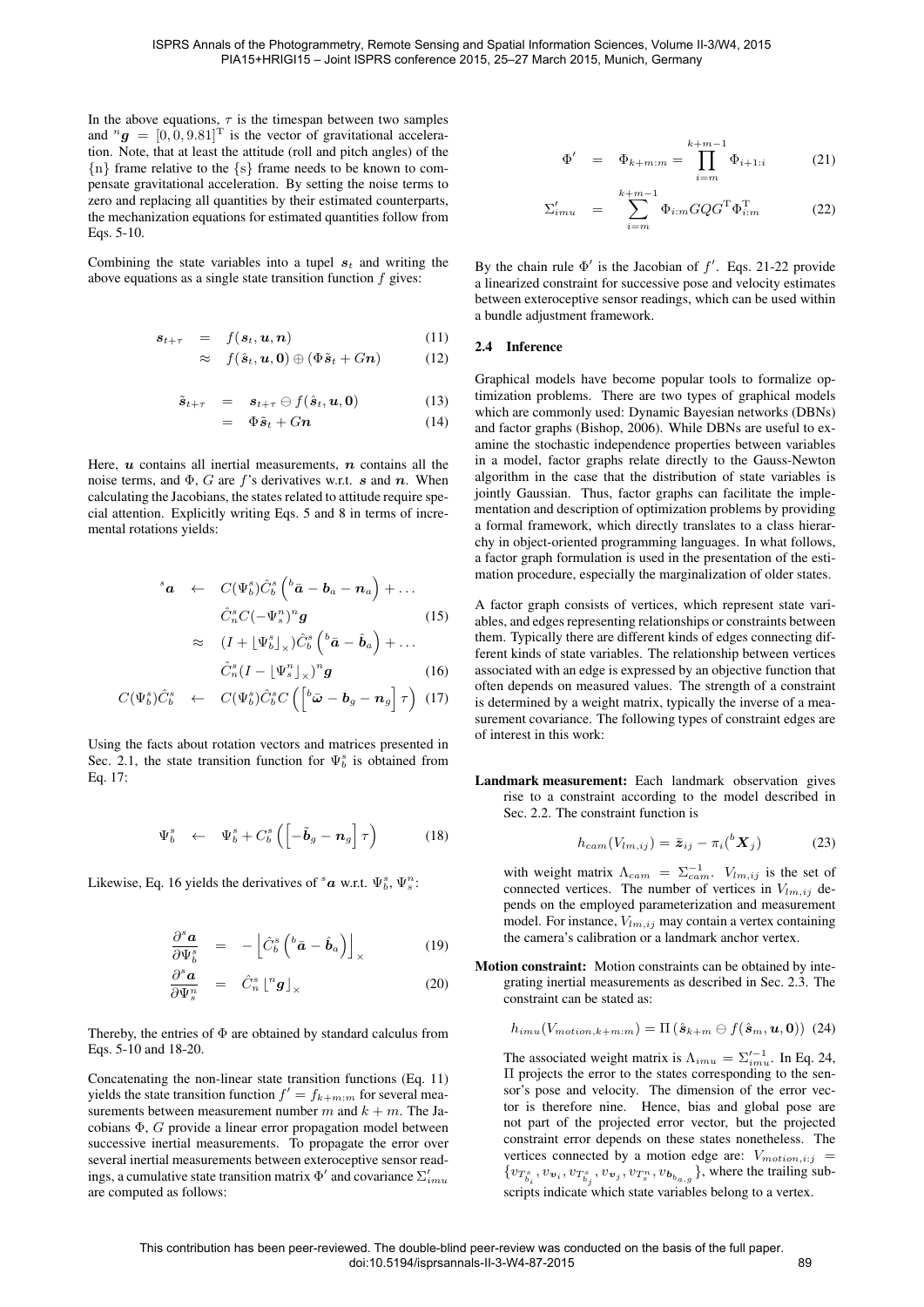Equality Constraint: Equality constraints between vertices are used to model slow varying random walk processes, like biases:

$$
h_{eq}(\{v_a, v_b\}) = \mathbf{a} \oplus \mathbf{b} \tag{25}
$$

The corresponding weight matrix depends on the random walk parameters.

Transformation constraint: These are used when a new submap is created to link transformed coordinates of state variables to their estimates in the preceding submap. Depending on the type of transformed vertices, there may be different types of transformation constraints. For velocity vertices the following constraint is used:

$$
h_{trans,vel}(\left\{v_a_v, v_{b_v}, v_{T_b^a}\right\}) = {}^a\boldsymbol{v} - C_b^{ab}\boldsymbol{v} \qquad (26)
$$

The weight matrix is a design parameter that can also be used to model process noise.

Here, inference refers to the process of estimating the state of a system based on available measurements. The sets of all constraint edges and all vertices belonging to the graph are denoted by E and V, respectively. Each edge  $e \in E$  connects a set of vertices denoted  $V(e)$ . At the beginning of an inference step the current state dimension is calculated and each vertex is assigned an index in the state vector  $x$ , which is formed by concatenating the state of all relevant vertices. Then, an empty information matrix  $\Omega$  and information vector  $\boldsymbol{\xi}$  are created. Let  $H_e$  be the Jacobian of Edge e, w.r.t. its vertices. A normal equations system is built up based on the constraints defined by all edges:

<span id="page-3-1"></span>
$$
\Omega \quad \leftarrow \quad \Omega + \sum_{e \in E} H_e^{\mathrm{T}} \Lambda_e H_e \tag{27}
$$

$$
\boldsymbol{\xi} \quad \leftarrow \quad \boldsymbol{\xi} + \sum_{e \in E} H_e^{\mathrm{T}} \Lambda_e \boldsymbol{\epsilon}_e \tag{28}
$$

In Eq. [28,](#page-3-1)  $\epsilon_e$  is the error associated with an edge and  $\Lambda_e$  its weight as described above. Some vertices can be fixed, for instance to enforce gauge constraints. In this case the corresponding rows and columns are deleted from  $\Omega$  and  $\xi$ .

Solving the normal equations yields a vector of improvements  $\tilde{x}_{+}$ , which are applied to correct the current state estimate:

$$
\hat{\boldsymbol{x}}_{i+1} = \hat{\boldsymbol{x}}_i \oplus \tilde{\boldsymbol{x}}_+
$$
 (29)

In the implementation, the inference step is performed using the Levenberg-Marquardt algorithm based on the description in [\(Lourakis and Argyros, 2005\)](#page-7-11).

#### 2.5 Landmark parameterization

This work makes use of the feature bundle parameterization for landmarks [\(Pietzsch, 2008\)](#page-7-12) in combination with the negative log parameterization [\(Parsley and Julier, 2008\)](#page-7-13) for landmark depth. For this purpose all landmarks are assigned to an anchor pose, which is usually the pose of the sensor frame they were observed in first. Anchors are created by cloning the pose vertex of the associated sensor pose and adding an equality constraint edge between the anchor and the associated sensor pose. Thus, they can be altered even when their associated pose has been marginalized. Only the anchor's pose and the negative logarithm of the depth of its associated landmarks are treated as free parameters during estimation. This reflects the point of view that the first observation of a feature determines its direction and all following observations are noisy measurements of the directions to the same point.

#### <span id="page-3-0"></span>2.6 Marginalization of old states

To reduce problem size and thus processing time, this work combines conditionally independent local maps (Piniés and Tardós, [2008\)](#page-7-6) and marginalization via the Schur complement [\(Dong-Si](#page-7-5) [and Mourikis, 2011\)](#page-7-5). Pose and velocity vertices are added to the graph for each detected keyframe until a maximum number of pose vertices is reached. In this case a new submap is created. The last  $n/2$  pose and velocity vertices remain in the graph, where  $n$  is the number of sensor pose vertices present in the graph when marginalization is started. This enables further refinement of the associated estimates when new measurements are added. Additionally, all landmark vertices connected to the remaining poses via measurement edges, the bias vertex, and the global pose vertex remain in the graph. The set of remaining vertices is henceforth denoted  $V_{rem}$  and the set of vertices to marginalize, which belong to the last submap, is  $V_{marg}$ . The set of edges connecting at least one vertex in  $V_{marg}$  is denoted  $E_{conn}$  and  $V_{conn}$  are all vertices connected by at least one Edge in  $E_{conn}$ . Vborder is the set of remaining vertices which are connected to vertices in  $V_{marg}$  via an edge in  $E_{conn}$ .

The vertices remaining in the graph are transformed to a new coordinate system whose origin is the first pose vertex present in the new submap. To this end, the vertices in  $V_{border}$  are cloned. The resulting set of new vertices is then  $V_{new}$ . A coordinate transformation is then applied to each vertex in this set to transform it to the origin of the new map and a new edge is created and added to  $E_{new}$ , the set of new edges. This edge generally connects the new vertex, its template in  $V_{border}$ , and the pose vertex that determines the transformation and becomes the first pose vertex in the new map. Note however, that different types of vertices in  $V_{border}$  are affected by this coordinate transformation in different ways and are thus connected to their counterparts in  $V_{new}$  by different kinds of edges. E.g., the bias vertices are not affected at all by a change of coordinates. Hence, the bias vertices for the new submap are connected to the preceding bias vertices via an equality constraint whose uncertainty is determined by the bias random walk parameters. Furthermore, since the new first pose vertex is the new map's origin, its coordinates in the new map are fixed and it is not connected to any vertex in  $V_{border}$  at all. For those remaining vertices which are not connected to the previous submap, it is sufficient to transform the coordinates to the new origin. New edges do not have to be inserted in this case. Figure [1](#page-4-0) illustrates the structure of the network after performing the coordinate transformation and adding new vertices as a DBN. It can be seen that the new layer of transformed border vertices renders the remaining vertices conditionally independent from the vertices in the previous submap. Hence, it constitutes a sufficient statistic for the remaining vertices.

Next, a set of transformed vertices  $(V_{trans})$  is defined containing all vertices which were transformed to the new submap's origin by the procedure described above. This set of vertices constitutes the new submap. By contrast, the border vertices are added to the set of vertices to marginalize and the set of connected edges is redefined to take this into account. The redefined sets are henceforth denoted by a prime. The preparations on the network prior to calculating the Schur complement can be summed up by the following sequence of operations: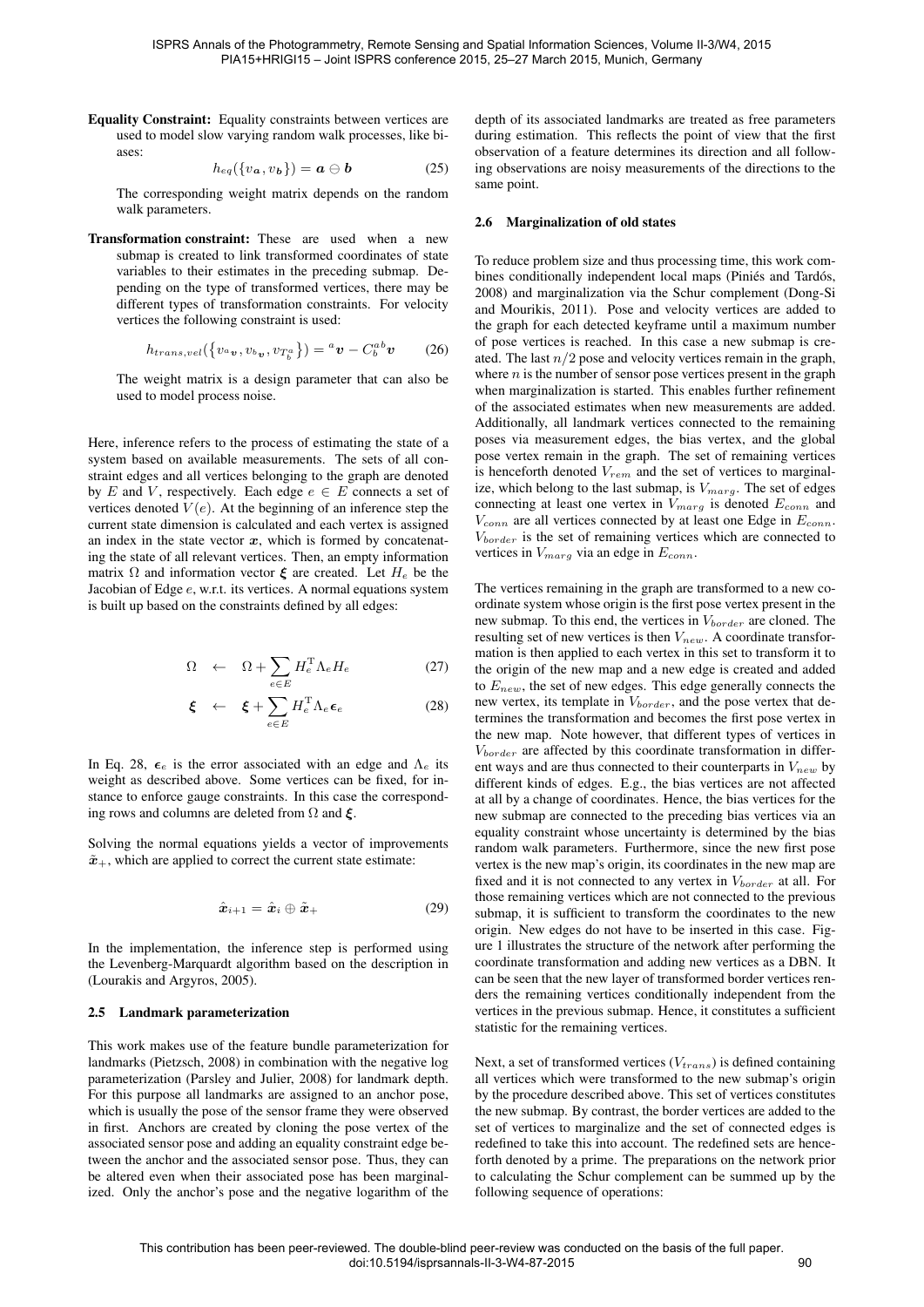

<span id="page-4-0"></span>Figure 1. Dependencies between nodes in the Bayesian network corresponding to the SLAM problem before performing marginalization with the Schur complement. Green nodes with a single boundary are state variables. Rectangular green nodes represent states which are held fixed during optimization to impose the gauge constraints. Blue nodes with a double boundary represent measurements (landmark observations). Inertial measurements and velocities are not shown in this simplified network.

$$
V_{marg} = V \setminus V_{rem} \tag{30}
$$

$$
E_{conn} = \{e \in E | \exists v_i \in V_{marg} : v_i \in V(e)\}\tag{31}
$$

$$
V_{conn} = \{ v \in V | \exists e_i \in E_{conn} : v \in V(e_i) \}
$$
(32)

$$
V_{border} = V_{rem} \cap V_{conn}
$$
\n(33)

$$
V_{new} = \text{cloneAndTransform}(V_{border})
$$
\n
$$
F_{\text{correct}} = \text{concat-Transform}(\text{Image} \times V) \tag{34}
$$

$$
E_{new} = \text{create} \text{transformation} \text{Eages}(V_{border}, V_{new}) \tag{35}
$$

$$
\forall v \in V_{rem} \setminus V_{border} : \text{apply} \text{Transform}(v) \tag{36}
$$

$$
V_{trans} = V_{new} \cup (V_{rem} \setminus V_{border}) \tag{37}
$$

$$
V' = V \cup V_{new} \tag{38}
$$

$$
E' = E \cup E_{new} \tag{39}
$$

$$
V'_{marg} = V' \setminus V_{trans}
$$
\n<sup>(40)</sup>

$$
E'_{conn} = \{ e \in E' | \exists v_i \in V'_{marg} : v_i \in V(e) \}
$$
 (41)

$$
V'_{conn} = \{ v \in V' | \exists e_i \in E'_{conn} : v \in V(e_i) \}
$$
 (42)

$$
V'_{rem} = V'_{conn} \setminus V'_{marg}
$$
\n(43)

Here, the function  $\text{cloneAndTransform}(V)$  clones each vertex in  $V$  and transforms its coordinates, createTransformationEdges $(V_1, V_2)$  creates constraint edges between the vertices in  $V_1$  and  $V_2$ , and applyTransform $(v)$ applies the coordinate transformation to vertex  $v$ . The applied coordinate transformation must not change the internal geometry of the network. Therefore, it is related to a S-transformation, which can be used to change between gauges during computations [\(Triggs et al., 2000\)](#page-7-1).

Let  $x$  denote the state vector obtained by stacking the states of vertices in  $V'_{rem}$  and  $y$  the state vector associated with  $V'_{marg}$ . First, a normal equations system is build up as described by Eqs. [27](#page-3-1) and [28,](#page-3-1) but using only edges in  $E'_{conn}$ . Then the Schur complement is used to marginalize the states in  $y$ , resulting in a new information matrix and -vector for the remaining states  $x$ :

$$
\Omega_{\bm{x},\bm{x}}' = \Omega_{\bm{x},\bm{x}} - \Omega_{\bm{x},\bm{y}} \Omega_{\bm{y},\bm{y}}^{-1} \Omega_{\bm{y},\bm{x}} \tag{44}
$$

$$
\boldsymbol{\xi}'_x = \boldsymbol{\xi}_x - \Omega_{\boldsymbol{x},\boldsymbol{y}} \Omega_{\boldsymbol{y},\boldsymbol{y}}^{-1} \boldsymbol{\xi}_x \qquad (45)
$$

Next, a new edge,  $e_{prior}$ , is created to hold the prior information which is represented by  $\Omega'_{x,x}$  and  $\xi'_{x}$ . To this end, all vertices belonging to  $x$  are cloned and the cloned vertices are added to  $V(e_{prior})$ . Furthermore, the weight matrix for  $e_{prior}$  is set to  $\Omega_{\bm{x},\bm{x}}'$ . To calculate the error associated with this edge, the vertices in  $V(e_{prior})$  are stacked to a tuple  $x_{prior}$ . Then the edge error is calculated by:

$$
h_{prior} = \boldsymbol{x}_{prior} \ominus \boldsymbol{x} \tag{46}
$$

The error is initially zero because x and  $x_{prior}$  are equal, but when the estimate of  $x$  is adapted due to new measurements, deviations from  $x_{prior}$  are penalized according to the weights in  $\Omega_{\bm{x},\bm{x}}'$ . Finally, the marginalized vertices and all edges connecting to them can be removed from the graph since the corresponding information is now represented by the prior edge:

$$
E = (E' \setminus E'_{conn}) \cup \{e_{prior}\}
$$
  
\n
$$
V = V' \setminus V'_{marg}
$$
 (47)

# 3. EXPERIMENTAL RESULTS

# 3.1 Simulation experiments

3.1.1 Scenario Experiments with real data demonstrate the applicability of an approach under similar conditions. When evaluating real datasets, the results are probably affected by synchronization errors, systematic feature matching errors, inaccuracies of the employed sensor model, and sensor-to-sensor calibration errors. Thus, it is difficult to draw conclusions about the performance of the employed sensor data fusion algorithm alone based on the evaluation of real datasets.

One possibility to evaluate the sensor data fusion algorithm is to compare the estimation error for several trajectories with the theoretical lower bound for accuracy. This was done to assess the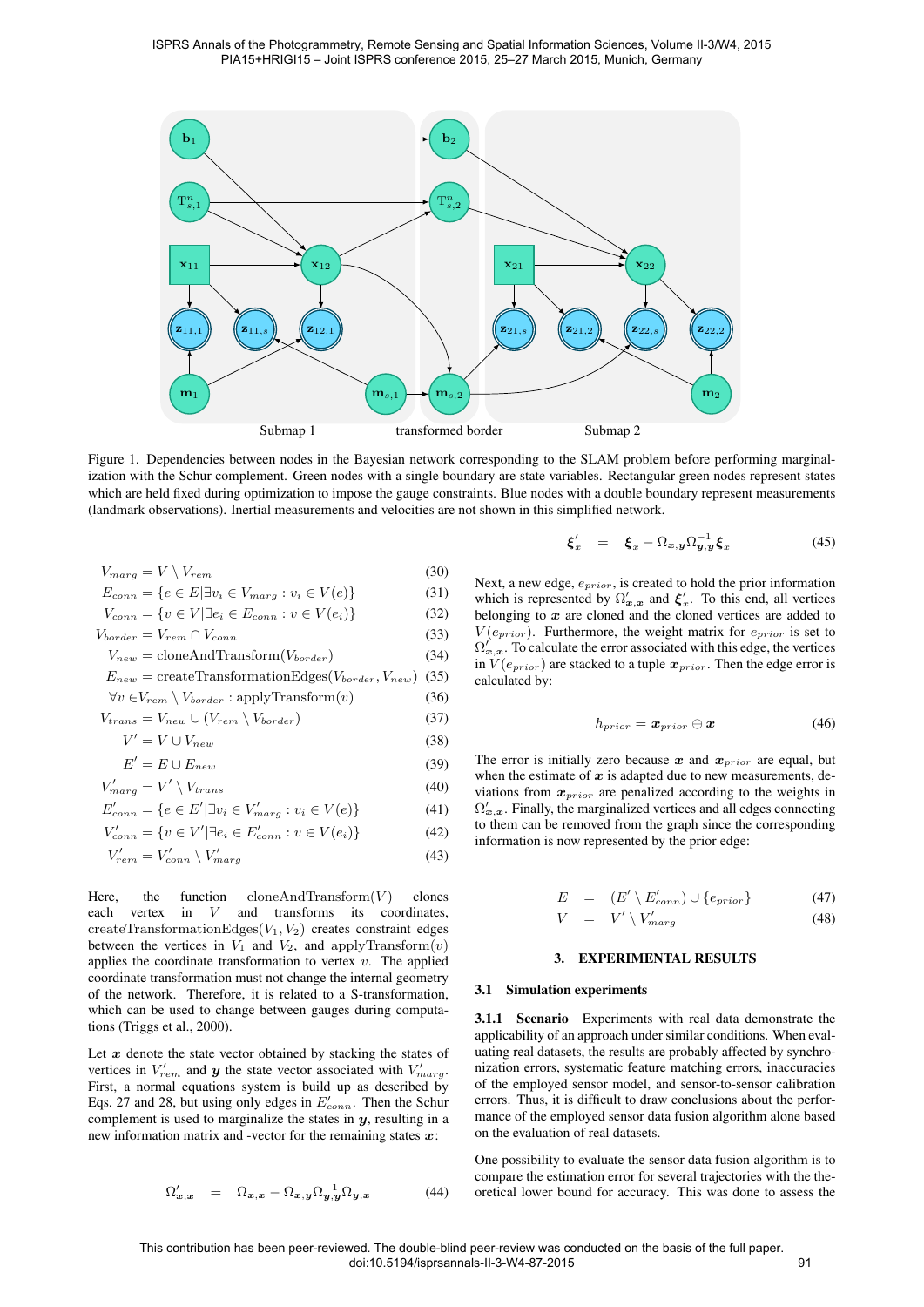

<span id="page-5-1"></span>Figure 2. Evaluation of a simulated walk through a hallway. Top: Reference trajectory (dark red), estimated trajectory (dark green), landmark reference positions (red) and estimated landmark positions (green) for one simulation run. Thereunder: Position error in the x-, y- and z-direction for 13 simulation runs (blue) with the square root of the Cramér-Rao lower bound (dashed green).

performance of different approaches to structure and motion esti-mation from two views in [\(Weng et al., 1993\)](#page-7-14) using the Cramér-Rao lower bound (CRLB). The CRLB is a lower bound for the variance of unbiased estimators which can be stated as follows [\(Bar-Shalom et al., 2001\)](#page-7-15):

<span id="page-5-0"></span>
$$
\Sigma \geq \check{\Omega}^{-1} \tag{49}
$$

Where  $\check{\Omega}$  is the Fisher information matrix, i.e., the information matrix built up in Eq. [27](#page-3-1) with the Jacobians  $H_e$  calculated at the true values and  $\Sigma$  is the covariance matrix for the estimation error. Eq. [49](#page-5-0) is valid for Gaussian, zero-mean measurement noise.

Since the calculation of the CRLB requires knowledge of the true state values, its application is essentially limited to Monte Carlo simulations. In this case it is also possible to simulate zeromean, normally distributed measurement noise, hence satisfying another prerequisite to the application of Eq. [49.](#page-5-0) It can not be assumed that the estimation process described in Sec. [2.](#page-1-6) is unbiased. However, as stated in [\(Weng et al., 1993\)](#page-7-14) the CRLB can still be regarded as a lower bound for the mean squared error.

A walk through a hallway was simulated in order to compare the proposed method to the CRLB. The walk starts in the middle of a hallway that is approximately 3.5 m wide and 3 m high. After following the main hallway for approximately 30 m it turns to the right into a smaller corridor that is approximately 2.5 m wide. The trajectory of the sensor system's origin was specified by a  $C^2$ -spline. The control points for this spline were chosen so as to resemble the typical up and down pattern of a walking person. White Gaussian noise was added to these control points to make the motion less regular. Another spline was used to determine the viewing direction for each point in time. The second derivative of the former spline can be calculated analytically and

was used to generate acceleration measurements. Likewise, gyroscope measurements were generated by calculating the rotation vector pertaining to the incremental rotations between sampling points. The true acceleration and angular rate values obtained this way were distorted by artificial white Gaussian noise and constant offsets to match the sensor error model described in Sec. [2.3.](#page-1-5)

Image measurements were generated according to the model described in Sec. [2.2](#page-1-4) using a fisheye projection model and the true values for landmark location and camera pose. To this end a backward-looking camera was assumed.

The CRLB was calculated once for each keyframe by building up the graphical model as described in Sec. [2.4](#page-2-6) using all measurements available up to this point in time and setting the state variables contained in each vertex to their true values. Then the Jacobians were calculated and the system matrix was built up according to Eq. [27.](#page-3-1) This matrix was inverted to obtain the CRLB for the point in time corresponding to the keyframe. Note that marginalization was not performed in the computation of the CRLB.

<span id="page-5-2"></span>3.1.2 Results In order to illustrate the spread of estimation errors, the errors pertaining to position estimates in each direction are shown in Figure [2](#page-5-1) together with the square root of the calculated CRLB for 13 Monte Carlo runs using the scenario described in the previous section. The limitation to position errors in this investigation is justified by the fact that they depend on the remaining motion parameters through integration. Therefore, it can not be expected to achieve good position estimates when the estimates for attitude or velocity are severely distorted. When interpreting the error plots in Figure [2](#page-5-1) it has to be considered that the optimization of the whole graph was only performed when the reprojection error exceeded a threshold at irregular time intervals. In the meantime the estimation error could grow arbitrarily. This explains the ragged appearance of the error curves.

For an estimator that attains the CRLB it can be expected that approximately 70% of all error plots lie below the square root of the CRLB. This is because the CRLB is the lower bound on the error covariance and for a normally distributed variable approximately 70% of all realizations lie in the one sigma interval. Therefore, approximately four out of the 13 error plots shown in Figure [2](#page-5-1) are expected to exceed the square root of the CRLB, if the estimator is efficient.

A visual inspection of the plots shows that the trend in the error curves generally follows the square root of the CRLB. Furthermore, the number of error curves exceeding the square root of the CRLB is slightly higher than the expected number of four. This indicates that the proposed method does not make full use of the information available. However, the deviation from the CRLB appears to be acceptable in this example.

After approximately 24 sec., a drop in the position error plots and the square root of the CRLB can be observed. This corresponds to the point in time when the trajectory bends to the right into the next corridor, which goes along with a notable rotation about the yaw axis. A possible explanation for this behavior is that the rolland pitch angles become separable from the acceleration biases by this motion. If the error in z-direction (height) is correlated with the roll- and pitch errors, this would also cause a correction of the estimated height.

### 3.2 Real-data experiments

3.2.1 Experimental setup The submapping approach presented in this paper was tested on datasets recorded inside a university building. The experimental site features wide and long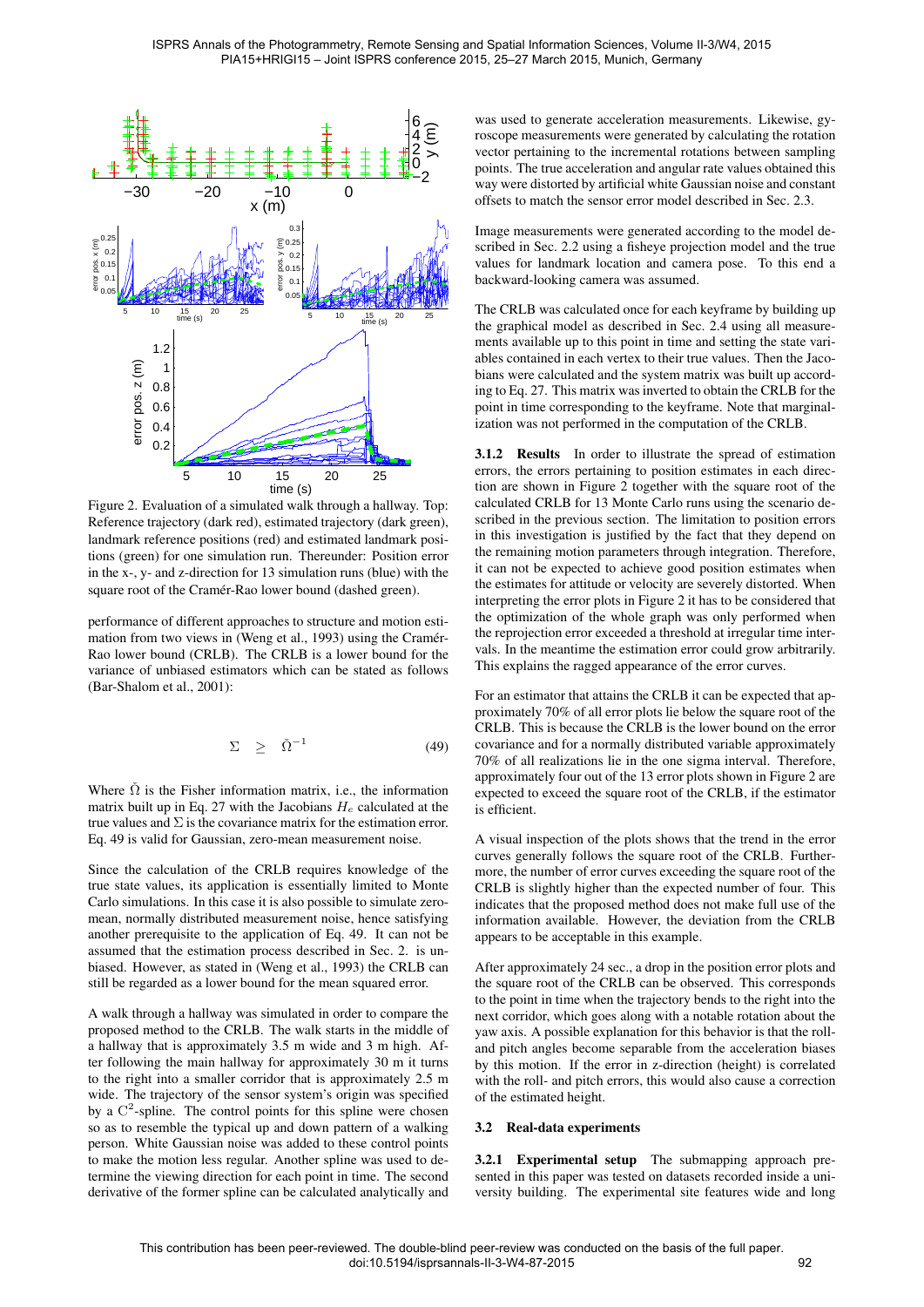

<span id="page-6-0"></span>Figure 3. Experimental results for one run with the camera looking forward (left), and a run with the camera looking backwards (right). The reference trajectories recorded by the total station are shown as dashed red lines, the estimated trajectories are shown as green lines.

hallways and varying illumination conditions. In the experiments the sensor system was attached to the torso of a person walking through a hallway. For each test run, a reference trajectory was recorded by tracking the position of a prism with a total station while the system was recording data. The prism was attached to a rod which in turn was mounted on a plastic plate that was rigidly attached to the sensor system. The leverarm between the prism and the camera was calibrated prior to the experiments while being in standstill. For this purpose, a mirror-based calibration procedure similar to the one presented in [\(Hesch et al., 2009\)](#page-7-16) was developed, which allows to obtain an estimate of the leverarm without the necessity to resort to additional sensors. Moreover, visual markers whose position were measured by the total station were placed such that they were in the camera's field of view at startup. In combination with the leverarm, this allows to transfer the reference trajectory to the frame of reference the estimates are calculated in. The employed sensor system comprises an XSens MTi-G-700 IMU which triggered an industrial camera at approximately 28 Hz to obtain synchronized video data. The camera was equipped with a Fisheye-lens to facilitate the tracking of features in indoor scenarios.

To obtain a quantitative measure for the similarity of estimated trajectories to their associated reference trajectories, the trajectories are downsampled to polygonal curves with an equal and fixed number of segments. Here, 250 segments were used. Then, the Fréchet distance between the downsampled polygonal curves is computed using a publicly available implementation of the algorithm described in [\(Alt and Godau, 1995\)](#page-7-17). The Frechet distance ´ can be imagined as the minimum length of a rope needed to connect two curves while moving along them without going backwards. Thus, it provides a parameterization-independent measure of the resemblance of polygonal curves. If the samples are evenly spaced we expect the error introduced by sampling to be below 0.5 m as long as the overall length of the trajectory is less then 125 m.

3.2.2 Results Figure [3](#page-6-0) shows the results obtained for two walks under the conditions described in the previous section. Both experiments were conducted in the same hallway, but while the camera was pointing in walking direction during the first experiment (left figure), it was mounted on the pedestrian's back during the second experiment (right figure). By visual inspection the estimated trajectory seems to match the reference trajectory well in the first experiment, but there is a significant error for the second experiment. This is also reflected by the calculated Fréchet distances of 2.3 m for the forward-looking and 8.4 m for the backward-looking configuration, respectively.

Due to the flexibility of the plastic plate, the rod holding the prism was able to swing. This resulted in a deviation of the prism's position from the equilibrium position in the order of a few centimeters. However, it is assumed that this effect can be neglected compared to the estimation error, which is in the order of some meters.

The large deviation between the estimated and the reference trajectory observed for the run with the backward-looking camera shown on the right side in Figure [3](#page-6-0) raises questions about the presence of systematic, unmodeled errors. The simulation results presented in Sec. [3.1.2](#page-5-2) suggest that the backward-looking configuration itself is not the cause of those errors.

At startup the walls with observed features were further away from the camera when it was looking backwards than in the first experiment with a forwad-looking camera. Hence, the prior for the depth of landmarks observed at startup described the true depth distribution better for the forward-looking configuration. However, an investigation of initial depth prior edges for the backward-looking configuration showed that their energy (i.e. the normalized sum of squared residuals) is generally small compared to the energy associated with measurement edges. Moreover, prior edges for landmark depth with high energy are removed from the graph. Thus, prior edges should not contribute spurious information.

Image features are extracted and tracked using the algorithms described in (Förstner and Gülch, 1987) which provide a measure that is used to prune false matches between successive frames. In addition, the epipolar constraint is enforced for all pairs of matching features between successive frames using a RANSAC-based algorithm. However, as illustrated in Figure [4](#page-7-19) these steps can not prevent a gradual drift of feature locations over time. Therefore, the maximal track length was limited to 25 frames. A comparison of the distribution of landmark measurement edge energies during one simulation run and the real-data experiment with the backwards-looking camera indicates that the noise distribution can not be described by white Gaussian noise for the real-data experiment, cf. Figure [5.](#page-7-20) Based on this observation, it is expected that gradual feature track drift is the most probable cause for the error observed in the second experiment.